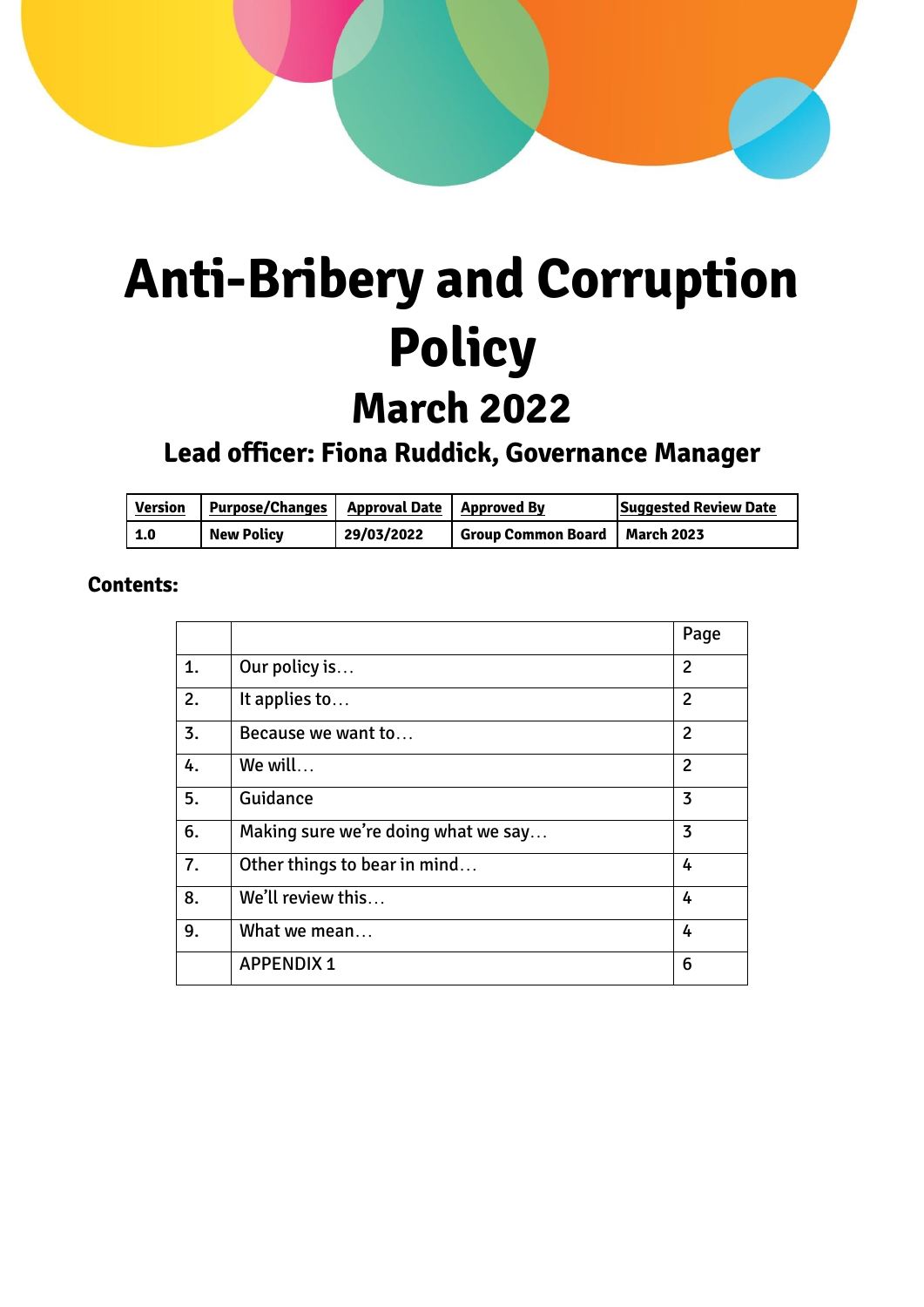#### **1. Our policy is...**

1.1 To conduct all our business in an honest and ethical manner. We take a zero-tolerance approach to bribery and corruption and are committed to acting professionally, fairly and with integrity in all our business dealings and relationships wherever we operate; implementing and enforcing effective systems to counter bribery and corruption and upholding all laws relevant to countering bribery and corruption, including the Bribery Act 2010.

#### **2. It applies to...**

- 2.1 This policy applies to the whole of the Ongo Group including our commercial businesses, Ongo Heating and Plumbing (trading as Hales & Coultas Ltd) and Ongo Roofing (trading as Ashbridge Roofing).
- 2.2 The policy applies to all colleagues, Board Members, contractors, external consultants, agency workers, seconded workers, volunteers (not our tenant volunteers), third-party representatives and business partners, sponsors, or any other person associated with the Ongo Group.

#### **3. Because we want to…**

- 3.1 The purpose of this policy is to:
	- $\triangleright$  Set out our responsibilities, and of those working for and on our behalf, in observing and upholding our position on bribery and corruption
	- $\triangleright$  Provide information and quidance to those working for and on our behalf on how to recognise and deal with bribery and corruption issues

#### **4. We will…**

- 4.1 It is a criminal offence to offer, promise, give, request or accept a bribe. Individuals found guilty of committing a bribery offence can be punished by up to 10 years in prison and / or a fine.
- 4.2 As an employer, if we fail to prevent bribery, we can face an **unlimited fine**, exclusion from tendering for public contracts and damage to our reputation.
- 4.3 It is everyone's responsibility to prevent, detect and report instances of bribery or corruption and everyone must avoid any activity that might lead to or suggest a breach of this policy. Appendix 1 gives examples of possible risk areas to look out for. Reports of instances of bribery or corruption should be made in line with our Whistleblowing Policy or to your Manager.

#### 4.4 **Facilitation payments and kickbacks**

- 4.4.1 We do not make, and will not accept, facilitation payments or "kickbacks" of any kind.
- 4.4.2 You must avoid any activity that might lead to a facilitation payment or kickback being made or accepted by us or on our behalf, or that might suggest that such a payment will be made or accepted.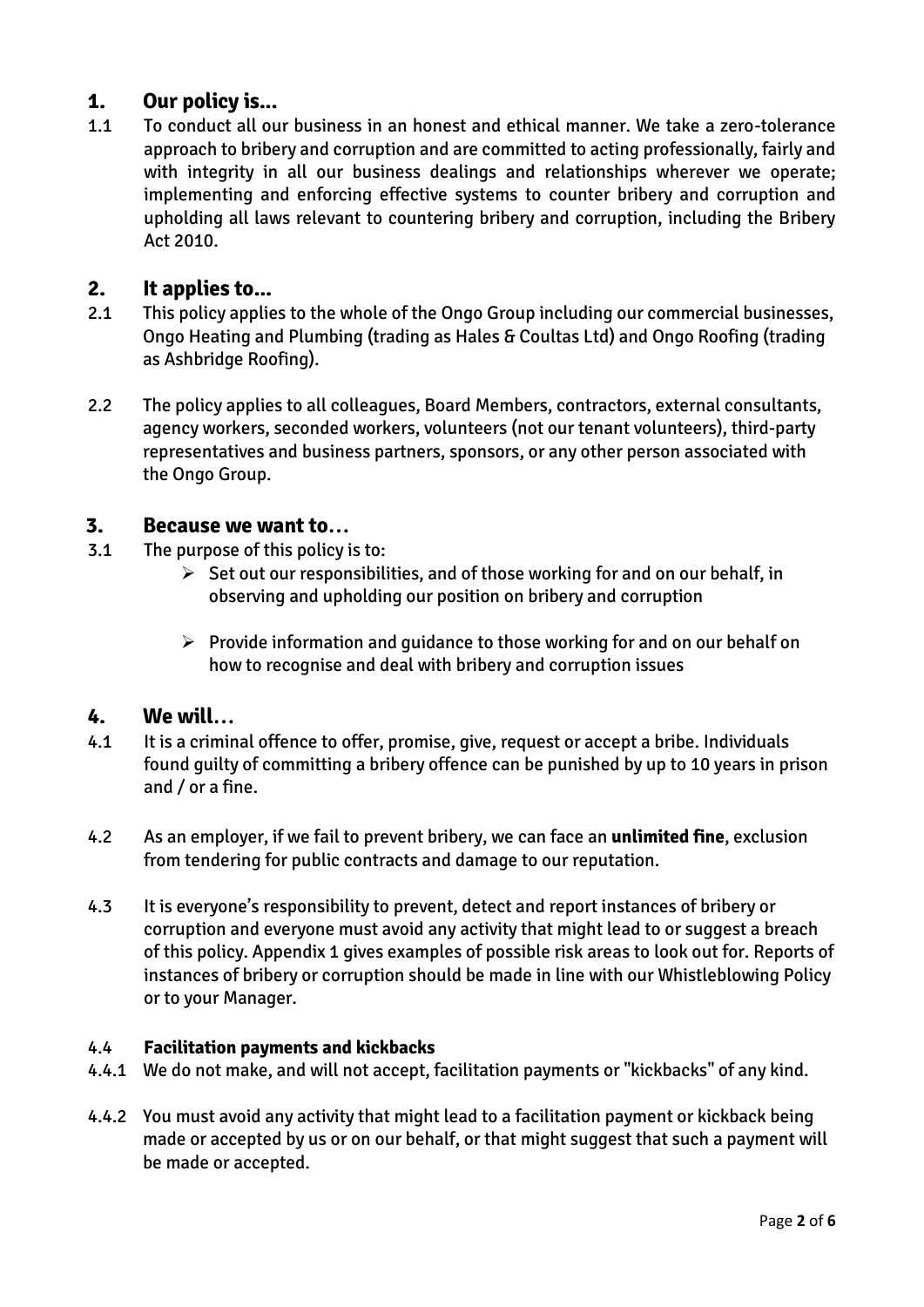4.4.3 If you are asked to make a payment on our behalf, you should always be mindful of what the payment is for and whether the amount requested is proportionate to the goods or services provided. You should always ask for a receipt which details the reason for the payment. If you have any suspicions, concerns or queries regarding a payment, you should raise these with the Governance Manager.

#### 4.5 **Gifts, hospitality and expenses**

- 4.5.1 The acceptance and offering of gifts and hospitality should be in line with our Probity Policy and any gifts or hospitality received, or offered and declined, should be reported to the Governance Team.
- 4.5.2 Reimbursing a third-party's expenses, or accepting an offer to reimburse our expenses would not usually amount to bribery (e.g. the costs of attending a business meeting). However, a payment in excess of genuine and reasonable business expenses is not acceptable (e.g. such as the cost of an extended hotel stay).
- 4.5.3 We appreciate that practice varies in the consideration of what is reasonable. The test to be applied is whether in all the circumstances the gift, hospitality or payment is reasonable and justifiable. The intention behind it should always be considered and the values referenced in the Probity Policy followed

#### 4.6 **Donations**

- 4.6.1 We do not make contributions to political parties.
- 4.6.2 We will support organisations by way of charitable donations or sponsorships in line with our Charitable Donations and Sponsorship Policy.
- 4.7 Anyone who refuses to accept or offer a bribe, or who raises a concern or reports another's wrongdoing can sometimes worry about possible repercussions. At Ongo, we encourage openness and will support anyone who raises genuine concerns in good faith under this policy, even if they turn out to be mistaken.
- 4.8 Nobody will suffer any detrimental treatment as a result of refusing to take part in bribery or corruption, or because of reporting in good faith their suspicion that an actual or potential bribery or other corruption offence has taken place, or may do in the future. If you feel you have suffered detrimental treatment, you should inform your manager (or their manager if appropriate). If the matter is not remedied, you should raise it formally with HR under the Grievance Policy.

#### **5. Guidance**

- 5.1 If you are offered a bribe or are asked to make one, or if you believe or suspect that any bribery, corruption or any other breach of this policy has occurred or may occur, you must raise it with your manager (or their manager if appropriate) or report in line with our Whistleblowing Policy as soon as possible.
- 5.2 Whoever you make a report to is responsible for investigating the report.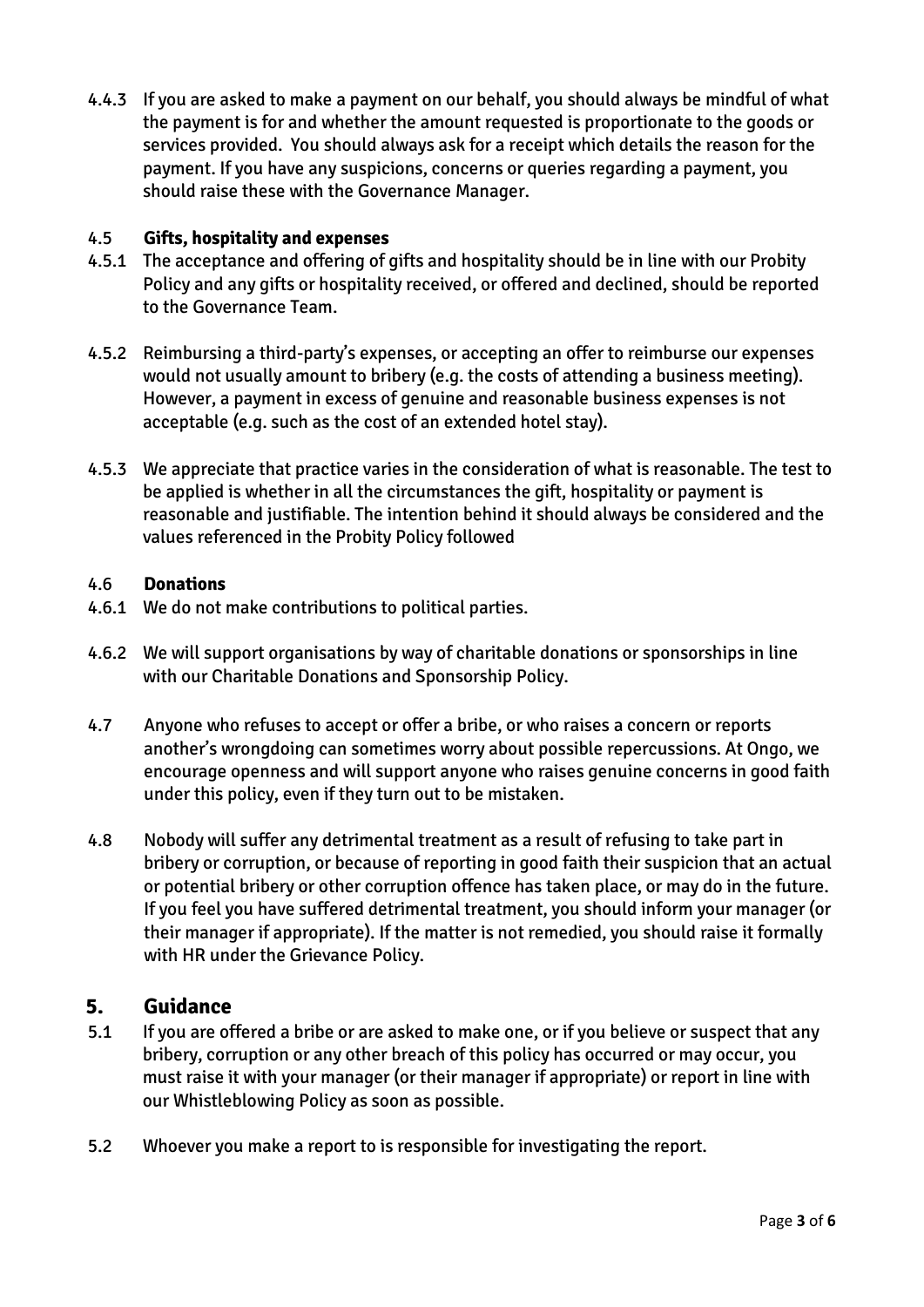- 5.3 They will need to inform the Company Secretary within two working days of receiving a report. This will allow the Company Secretary to keep a group wide record and have overview of ongoing investigations.
- 5.4 Investigations will be completed within 21 days.
- 5.5 The outcome of the investigation will be discussed with the Company Secretary and a course of action needed to be taken will be agreed. This will depend on the nature and severity of the report's findings.
- 5.6 This may include reporting the issue to the Police, disciplinary for colleagues or a ban from being involved in Ongo business for contractors.

#### **6. Making sure we do what we say...**

- 6.1 The Board and Executive Directors have overall responsibility for ensuring this policy complies with our legal, regulatory and ethical obligations and that all those whom the policy applies to comply with it.
- 6.2 The Company Secretary is responsible for ensuring any required investigation is made and outcomes followed up. They also have responsibility for any breaches of this policy.
- 6.3 The Governance Manager is responsible for ensuring this policy is reviewed in line with the Policy Development Framework and any legislative or regulatory changes.
- 6.4 The Audit & Risk team is responsible for auditing internal control systems and procedures to ensure they are effective in countering bribery and corruption.
- 6.5 All managers are responsible for ensuring their team members understand and comply with this policy and that any training required as part of their role is completed.
- 6.6 Appropriate training will be provided at the appropriate level to colleagues and Board members. Refresher training will be provided when required.
- 6.7 Our zero-tolerance approach to bribery and corruption will be communicated to contractors, external consultants, agency workers, seconded workers, volunteers (not our tenant volunteers), contractors, external consultants, third-party representatives and business partners, sponsors, or any other person associated with the Ongo Group.
- 6.8 We keep financial records and have appropriate internal controls in place, which will evidence the business reason for making payments to third parties.

#### **7. Other things to bear in mind...**

- 7.1 Are our:
	- Probity Policy
	- Charitable Donations and Sponsorship Policy
	- Employee Code of Conduct
	- Contractors Code of Conduct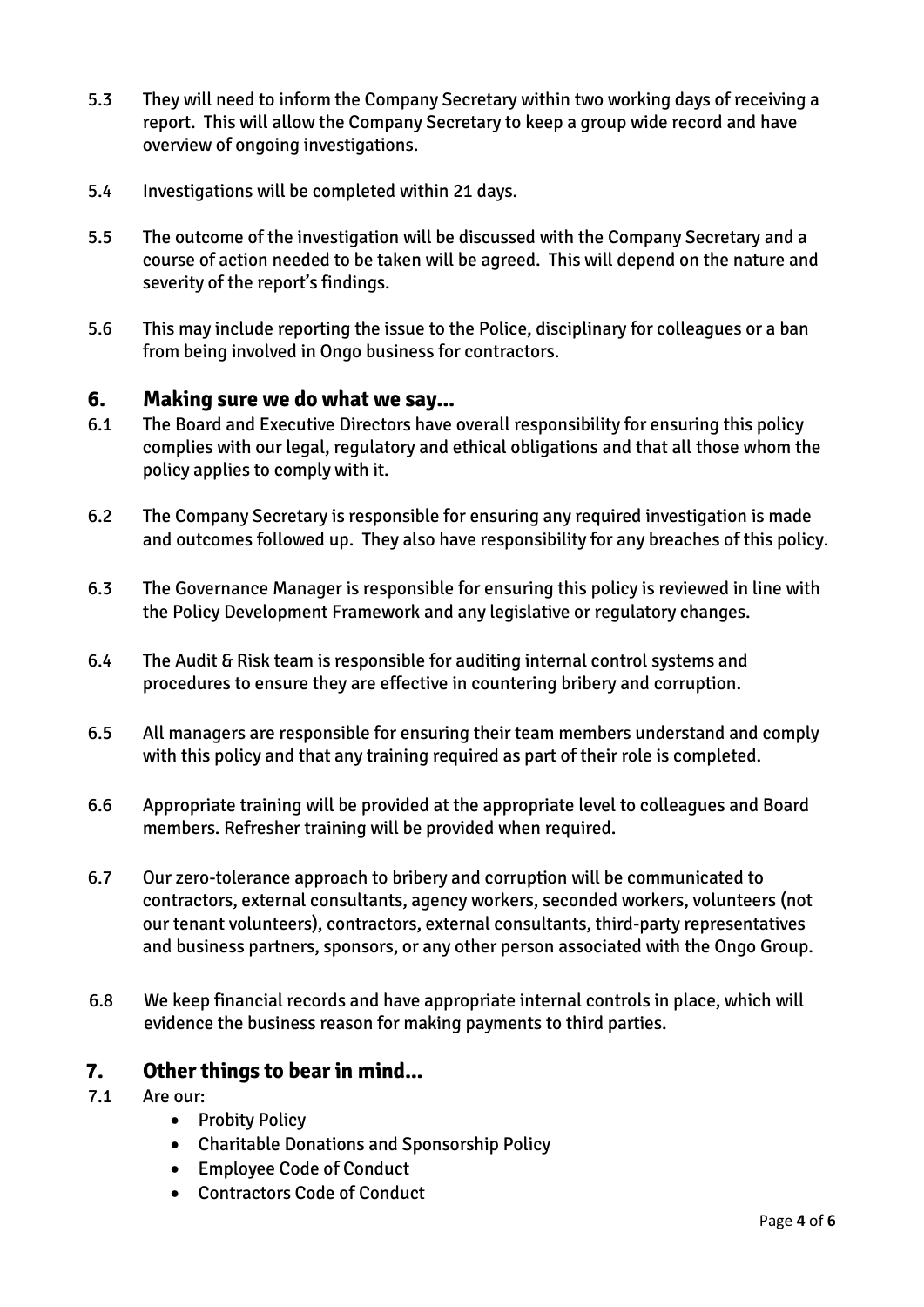- Board Member Code of Conduct
- Volunteer Code of Conduct
- Fraud Management Framework and Guidance
- Anti-Money Laundering Policy & Guidance

## **8. We'll look at this again...**

8.1 In March 2023 and then three-yearly.

### **9. What we mean...**

| Word                            | <b>What it means</b>                                                                                                                                                                                                                                                                                                                                                                                                                           |  |
|---------------------------------|------------------------------------------------------------------------------------------------------------------------------------------------------------------------------------------------------------------------------------------------------------------------------------------------------------------------------------------------------------------------------------------------------------------------------------------------|--|
| <b>Bribery</b>                  | Offering, promising, giving or accepting any financial or<br>other advantage (e.g. money, gifts, loans, fees,<br>hospitality, services, discounts, the award of a contract<br>or anything else of value), to influence the recipient or<br>any other person to act improperly in the performance<br>of their functions, or to reward them for acting<br>improperly, or where the recipient would act improperly<br>by accepting the advantage. |  |
| <b>Corruption</b>               | The abuse of entrusted power or position for private<br>gain.                                                                                                                                                                                                                                                                                                                                                                                  |  |
| <b>Facilitation</b><br>payments | Also known as "back-handers" or "grease payments".<br>Typically small, unofficial payments made to secure or<br>expedite a routine or necessary action (for example by a<br>government official). They are not common in the UK.                                                                                                                                                                                                               |  |
| <b>Kickbacks</b>                | Typically payments made in return for a business favour<br>or advantage.                                                                                                                                                                                                                                                                                                                                                                       |  |